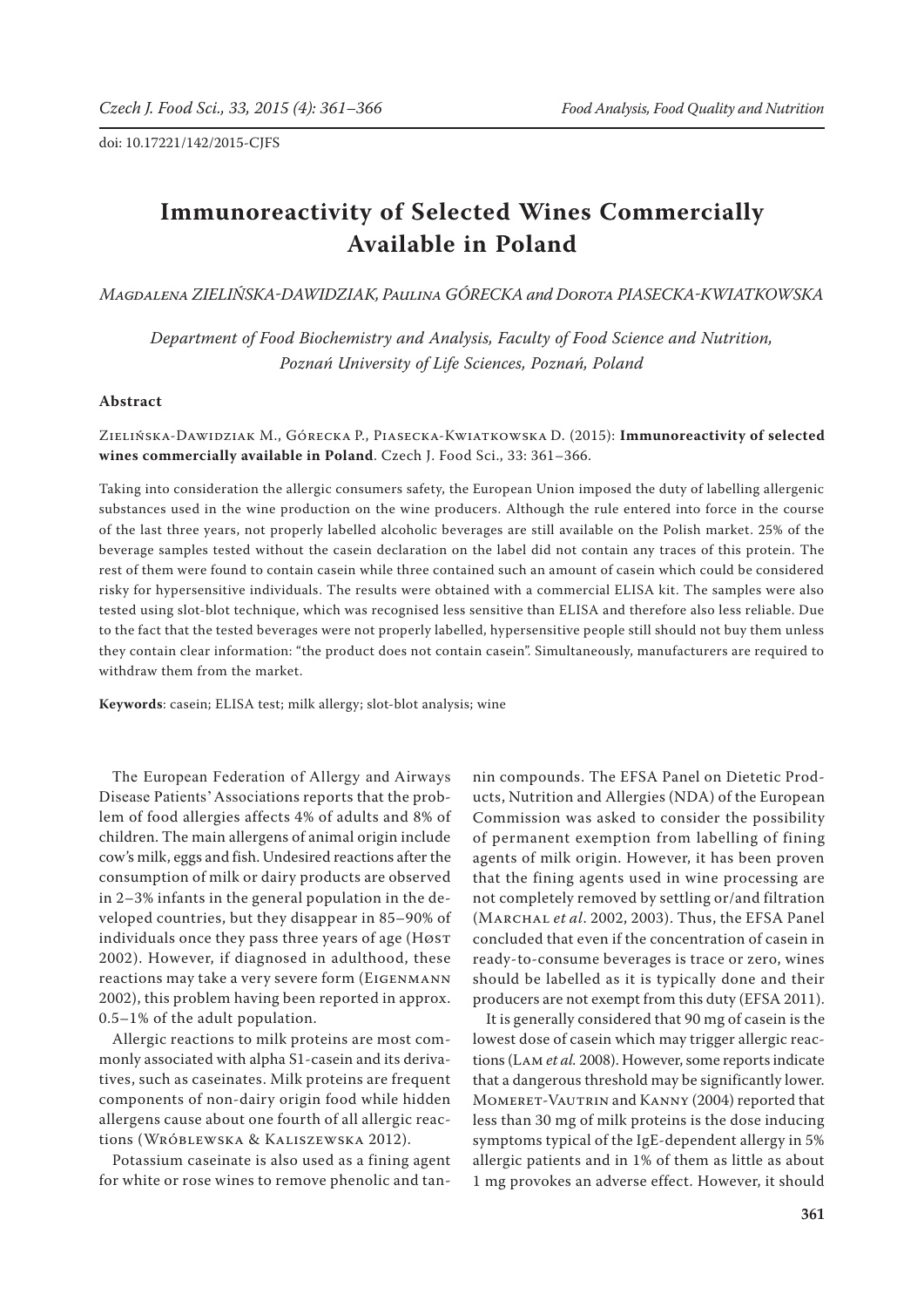## be kept in mind that the volume of samples in oralprovocation tests is small, usually, less than 100 ml.

Thus, wine needs to be examined for allergen contents, even if no case of the anaphylactic reaction or allergic symptoms has been observed after the consumption of wine. Moreover, because of the need of wine controlling, reliable and fast analytical tests should be developed (Lifrani *et al.* 2009; Weber *et al*. 2009). Currently there are some commercially available tests, based on the immunochemical detection of casein proteins with the ELISA method.

Such a commercially produced test was used in the presented experiments to examine the content of casein proteins in wines commercially available in Poland to analyse their immunoreactivity for the individuals suffering on the intake of casein. The applicability of slot-blot analysis with commercially available anti-casein antibodies was also verified.

# **MATERIAL AND METHODS**

*Experimental material*. White wines and one brand of cider commercially available in Poland from discounts or wine shops were used as the experimental material.

*Protein content analysis*. The concentration of protein in the analysed samples was determined according to BRADFORD (1976).

*ELISA test*. Commercially available enzyme immunoassay (EuroClone EAE001096) for the quantitative determination of casein in wine were applied to detect casein content in the samples. The test is based on the sandwich, direct ELISA format, with the second antibody conjugated with horseradish peroxidase. The analysed samples without any dilution and casein standards  $(4, 2, 0.5, 0.25, \text{and } 0 \mu\text{g/ml})$ were applied to the microplate coated with the first detection antibody. The specificity of the test was declared only for casein fractions (α-casein 100%, β-casein 50%, κ-casein 50%), there was no cross reactivity with rice and egg. The samples were analysed in triplicate.

*Slot-blot analysis*. Casein standards, which were components of the EuroClone kit, were also used in this experiment. The series of 15 standards (obtained *via* 2-fold dilution) in the range from 60 mg/ml down to 0.004 mg/ml were prepared. 100 µl of each of the prepared standard were applied on the PVDF membrane (Merck Millipore, Warszawa, Poland), while the volume of the alcoholic beverage samples

applied was 150 µl. Pork gelatin (1% in Tris-buffered saline, pH 7.4; Sigma, Poznań, Poland) was used as the blocking agent (1-h incubation). The rabbit anticasein polyclonal antibody was the detection antibody (ab 166596; Abcam, Cambridge, UK) diluted at 1 : 2500. The goat polyclonal antibody against the whole IgG molecule, conjugated with alkaline phosphatase, was applied as a secondary one (A3686; Sigma) at the dilution of 1 : 20 000. The incubation with these antibodies took 2 h for each of them. As the substrate for the enzyme BCIP/NBT (5-bromo-4-chloro-3'-indolyphosphate and nitro-blue tetrazolium; Calbiochem) was used. 0.1 ml of the prepared stock solution of BCIP (50 mg/ml) and 1 ml NBT (10 mg/ml) were mixed with distilled water make the volume of to 10 ml. The stock and working solutions were prepared immediately before their application onto the membrane. The prepared solutions of BCIP (50 mg/ml) and NBT (10 mg/ml) were mixed and made up to 10 ml with distilled water. The substrate was prepared immediately before its application onto the membrane. The reaction was stopped with water followed by the drying of the membrane. Optical density was measured to quantify the casein content in the analysed samples (Image Studio Lite program; Li-cor, Bad Homburg, Germany). The experiment was repeated twice.

## **RESULTS AND DISCUSSION**

The EFSA Panel reported that 26% French wines and 20% German wines are fined with casein, while 15% French wines are fined with casein mixed with PVPP or bentonite. Globally 30% wines are treated with casein (EFSA 2011). The samples of the purchased wine (23 samples) and cider (1 sample) were characterised at first on the basis of information presented on the label (Table 1). Each sample was bought in a Polish shop, but only two of them had been bottled in Poland and only cider had been produced in this country. While rose wine may also be clarified with casein, only white wines were selected, both grape and fruit wines, sweet, semi-sweet, semi-dry, and white. None of the samples was labelled with the declaration of the use of casein during filtration/ clarification processes. At the same time, each sample contained the declaration about the sulphite content. According to the currently binding law, the use of any potentially allergenic material applied during food processing should be declared by the producers on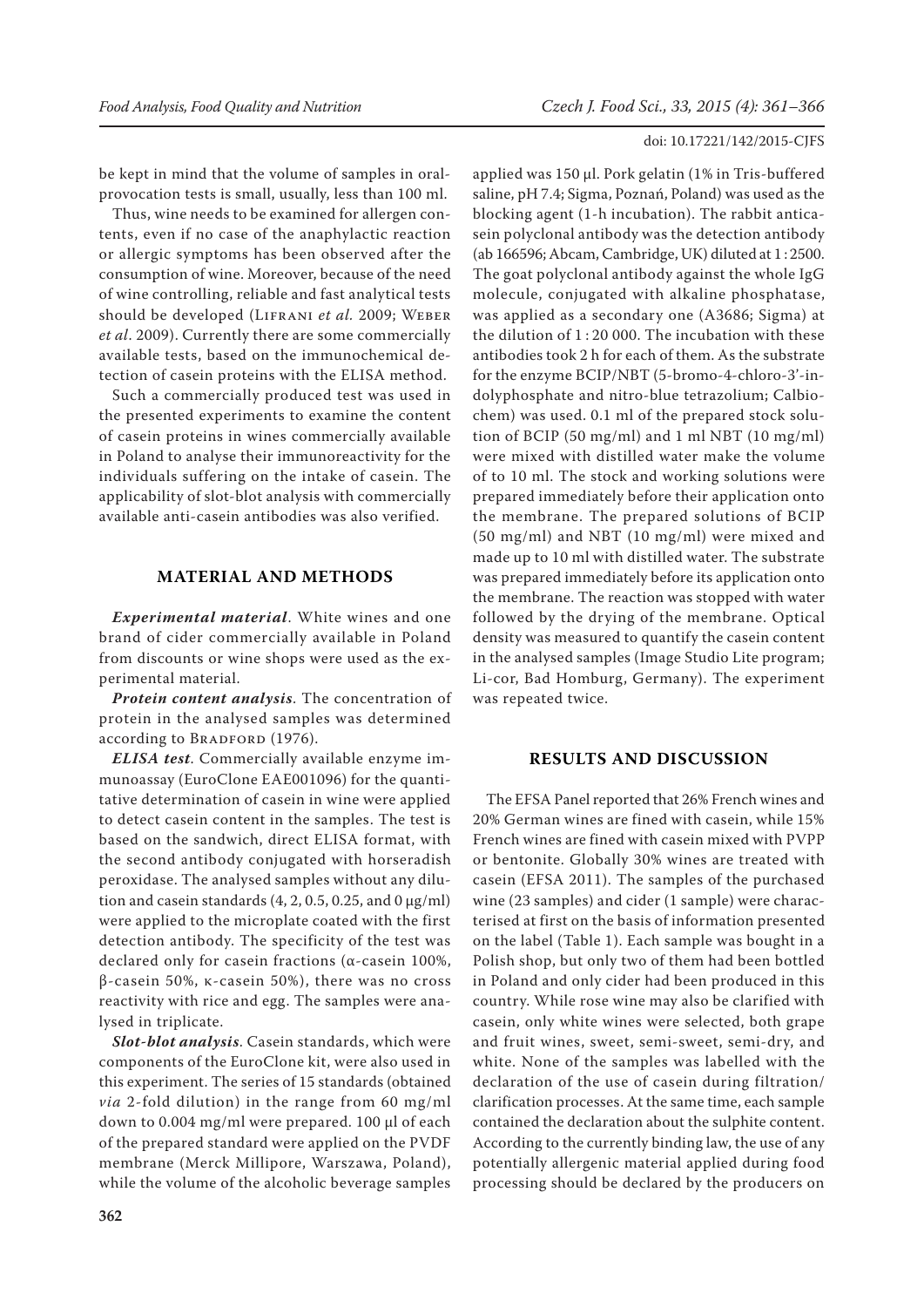## doi: 10.17221/142/2015-CJFS

| No.          | Name of wine                  | Country<br>of origin | Production<br>year | Alcohol<br>content $(\%)$ | Wine sorts | Bottled in |
|--------------|-------------------------------|----------------------|--------------------|---------------------------|------------|------------|
| $\mathbf{1}$ | Slavia, Blanc de Blancs       | Bulgaria             | 2013               | 11.5                      | semi-dry   | Bulgaria   |
| $\mathbf{2}$ | Sophia Muskat                 | Bulgaria             | 2013               | 10.5                      | semi-sweet | Bulgaria   |
| 3            | Carlo Rossi II                | <b>USA</b>           | 2008               | 9.5                       | semi-dry   | <b>USA</b> |
| 4            | Chardonay                     | Australia            | 2012               | 11.5                      | semi-dry   | Australia  |
| 5            | O Roncal Godello              | Spain                | 2013               | 13.5                      | dry        | Spain      |
| 6            | Blossom Hill, California      | <b>USA</b>           | 2013               | 11.5                      | semi-dry   | Italy      |
| 7            | Rioja Vega                    | Spain                | 2012               | 11                        | dry        | Spain      |
| 8            | Carlo Rossi I                 | <b>USA</b>           | 2008               | 9.5                       | semi-dry   | <b>USA</b> |
| 9            | California Oak View           | <b>USA</b>           | 2013               | 11                        | semi-dry   | Germany    |
| 10           | Cape Zebra, Chemin Blanc      | <b>RPA</b>           | 2012               | 12                        | semi-dry   | <b>RPA</b> |
| 11           | Sophia, Blanc de Blanc        | Bulgaria             | 2012               | 12.5                      | semi-dry   | Bulgaria   |
| 12           | Kadarka                       | Bulgaria             | 2014               | 11                        | semi-sweet | Poland     |
| 13           | Chardonay                     | France               | 2012               | 12.5                      | sweet      | Germany    |
| 14           | Cote                          | Bulgaria             | 2013               | 12.5                      | semi-dry   | Bulgaria   |
| 15           | Vińa Tardida                  | Spain                | 2014               | 12                        | semi-sweet | Spain      |
| 16           | Dobroński cider with cinnamon | Poland               | 2013               | 4.5                       | sweet      | Poland     |
| 17           | Labirynth                     | Bulgaria             | 2012               | 12.5                      | semi-dry   | Bulgaria   |
| 18           | Carlo Rossi II                | <b>USA</b>           | 2010               | 9.5                       | semi-dry   | <b>USA</b> |
| 19           | Mikado                        | Ukraine              | 2011               | 11                        | sweet      | Ukraine    |
| 20           | Chardoney                     | France               | 2012               | 12.5%                     | dry        | Germany    |
| 21           | Vernaccia di San Gimignano    | Italy                | 2012               | 12.5                      | dry        | Italy      |
| 22           | Liebfraumilch                 | Germany              | 2012               | 8.5                       | semi-sweet | Germany    |
| 23           | Gadiva Douro Branco           | Portugal             | 2012               | 13                        | dry        | Portugal   |
| 24           | Tokaji Furmint                | Hungary              | 2009               | 12                        | semi-sweet | Hungary    |
| 25           | <b>Baron Romero</b>           | Spain                | 2013               | 10.5                      | semi-dry   | Spain      |

Table 1. Characteristic of the analysed samples on the basis of producers declarations

the labels, both fining agents and preservatives. This rule has been obligatory in the European Union since 15.12.2014 (European Commission 2011). However, even if it may be concluded that the producers accurately declared the use of sulphites, none of them indicated the use of other allergenic processing agents (milk or egg protein).

According to the recommendation of EFSA, wine also has to be labelled as a product potentially containing casein, even if its amount in the final product is small or not detectable.

At first, the concentration of total protein was controlled in the analysed samples. The presence of protein in wines may indicate the residual presence of dead yeast or lactic acid bacteria cells, microscopic fragments of skins, grape seeds, and protein fining agents (gelatin, milk, or egg proteins) (D'Amato *et al.* 2010]. These elements are usually removed during the fining process, because they form a suspension and destabilise wines. There were no proteins detected in any wine below the level of detection of 50 mg/l using the Bradford assay. None of the analysed samples contained any sediment. This additionally confirmed that the wines had been treated with a fining agent.

However, the absence of protein in such an amount does not guarantee health safety of the products for allergic patients. Thus, immunochemical analyses were performed.

At first, the commercial ELISA test was performed. The calculated results of the casein content in the samples are presented in Table 2. Only six of the examined samples showed no trace content of casein (the obtained results below the limit of detection), which indicates that they could be fined using another fining agent and the lack of declaration on the label could have been reasonable.

It was proven that even if small concentrations of fining agents are used in wine processing, some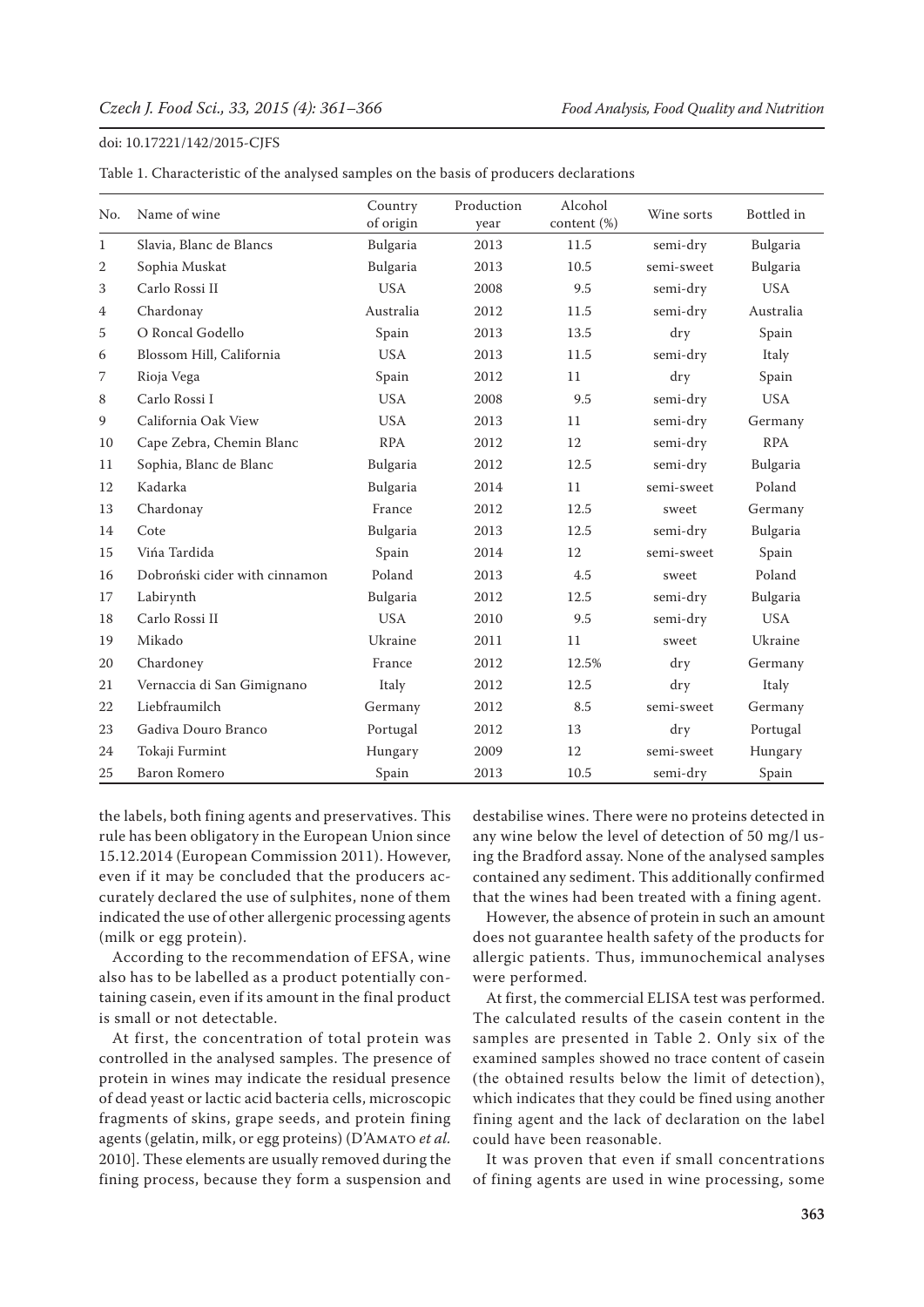|              | No. Name of wine              | Casein content<br>(mg/l) |
|--------------|-------------------------------|--------------------------|
| $\mathbf{1}$ | Slavia, Blanc de Blancs       | nd                       |
| 2            | Sophia Muskat                 | 1.395±0.001              |
| 3            | Carlo Rossi II                | nd                       |
| 4            | Chardonay                     | nd                       |
| 5            | O Roncal Godello              | nd                       |
| 6            | Blossom Hill, California      | below the LOO            |
| 7            | Rioja Vega                    | below the LOQ            |
| 8            | Carlo Rossi I                 | nd                       |
| 9            | California Oak View           | $0.493 \pm 0.002$        |
| 10           | Cape Zebra, Chemin Blanc      | below the LOQ            |
| 11           | Sophia, Blanc de Blanc        | $0.476 \pm 0.001$        |
| 12           | Kadarka                       | below the LOO            |
| 13           | Chardonay                     | below the LOQ            |
| 14           | Cote                          | $0.485 \pm 0.001$        |
| 15           | Vińa Tardida                  | $0.927 \pm 0.002$        |
| 16           | Dobroński cider with cinnamon | $1.211 \pm 0.002$        |
| 17           | Labirynth                     | below the LOQ            |
| 18           | Carlo Rossi II                | $0.869 \pm 0.002$        |
| 19           | Mikado                        | $0.718 \pm 0.000$        |
| 20           | Chardoney                     | $0.526 \pm 0.000$        |
| 21           | Vernaccia di San Gimignano    | below the LOQ            |
| 22           | Liebfraumilch                 | $0.760 \pm 0.000$        |
| 23.          | Gadiva Douro Branco           | $0.501 \pm 0.001$        |
| 24           | Tokaji Furmint                | below the LOQ            |
| 25           | Baron Romero                  | nd                       |

Table 2. The content of casein in wines determined with ELISA method

nd – the content under the limit of detection; under the LOQ – the content under the limit of quantification; result are presented as an average value and SD

#### doi: 10.17221/142/2015-CJFS

amounts of animal fining agents remain after filtration and/or settling processes (Marchal *et al.* 2002, 2003). Thus, the other analysed samples showed the presence of casein trace amounts, including eight of them below the limit of quantification. All of these samples should be labelled as a 'product which may contain trace amounts of casein' or 'produced with the casein use'. Moreover, two wine samples and the cider sample showed casein content close to 1 mg. Thus, it may be expected that for some extremely hypersensitive individuals, the consumption of those products may be not completely safe. It was confirmed that wines fined with casein give some positive results in skin prick tests (KIRSCHNER *et al.* 2009) and some patients may react also after the wine consumption (SBORNIK *et al.* 2007).

All of the samples were also analysed with the slotblot technique using commercially available antibodies. The slot blot method is a fast immunochemical technique, which could be proposed as a reliable technique to detect allergens in wines. The results of this analysis indicates the presence of trace amounts of casein in 8 analysed samples (Figure 1). Casein quantification was possible in the range of 0.117–15 mg/l of casein and the concentration 0.117 was the LOQ, while LOD was 0.029 mg/l. Casein standards containing more than 60 mg/ml, could not be detected, because they caused the membrane overload.

Not all of the samples identified in the ELISA test as containing casein gave a positive result in the slot-blot analysis. At the same time, some detected as casein-free in ELISA test gave a positive result in slot-blot analysis. The differences between the recorded results could be explained by the different specificities of the antibody used. Moreover, if the result of slot-blot analysis was positive, the determined casein content was higher than that obtained with the ELISA test, which could be explained by strong



Figure 1. Result of slot-blot analysis for the studied wines

S1–S16 – casein standards in concentrations between S1 – 0  $\mu$ g/ml and S16 – 60 mg/ml; 1–25 – tested wines sample ordered in the same way as it was presented in the tables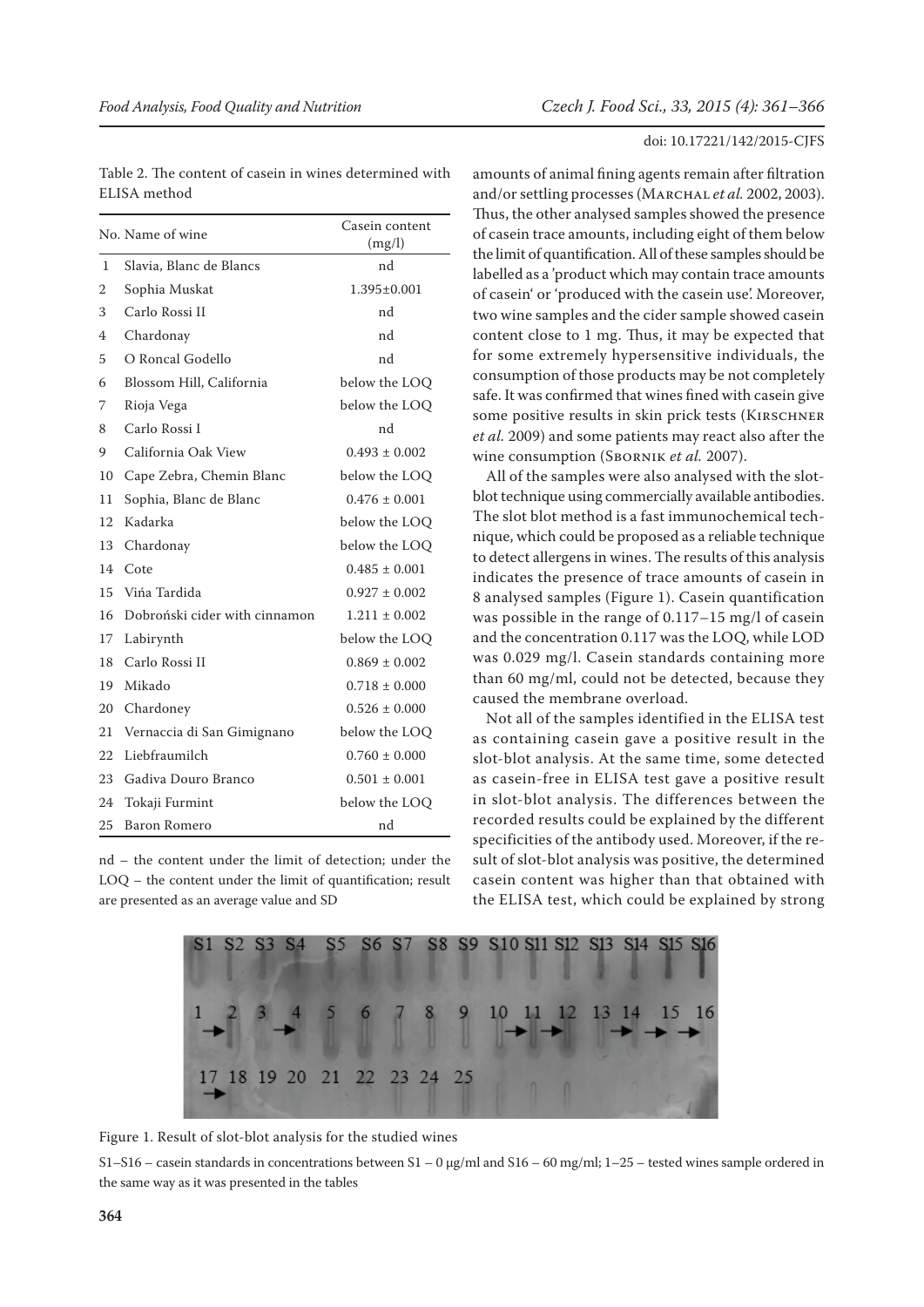### doi: 10.17221/142/2015-CJFS

| No. of samples | Casein concentration (mg/l) |
|----------------|-----------------------------|
| $\overline{2}$ | $6.66 \pm 0.03$             |
| 4              | $1.44 \pm 0.01$             |
| 11             | $2.62 \pm 0.01$             |
| 12             | $1.81 \pm 0.00$             |
| 14             | $1.22 \pm 0.02$             |
| 15             | $1.33 \pm 0.02$             |
| 16             | $2.00 \pm 0.00$             |
| 18             | $1.33 \pm 0.03$             |

Table 3. The content of casein in samples of wines determined with slot-blot method after the optical density analysis

Samples were numbered in accordance with Table 1; results are presented as an average value and SD

hydrophobic interactions between PVDF membrane and casein proteins. The content of casein in sample No. 2 was even extremely high and unreliable (Table 2). In this situation, it should be considered that the results of ELISA tests were more reliable, because this is the quantitative method usuallz used, while the application of 'blot-type' analysis (western-blot, southern-blot, dot-blot etc.) to protein concentrations determination is still debatable. Additionally, the used ELISA format (sandwich) is considered as highly specific and very sensitive, due to the fact that the immunogen is recognised by two different antibodies – one attached to the microplate and the other applied during the analysis (Immer & Lacorn 2014).

No relationship between the detection of casein and the available metadata (wine sorts, origin, and year of production) has not been observed, either in the results of ELISA test or slot blot analysis. Thus, it was not possible to indicate any group of wines, which could be considered safe for the consumer.

# **CONCLUSION**

Only 25% wines found on the market were properly labelled, because they did not contain any traces of casein. The other analysed samples should be withdrawn from sale, because according to the EU regulations, each food product ought to be labelled to indicate information on the possible presence of allergenic substances or the use of such substances in their production. Moreover, wines were not excluded from these regulations on the basis of the EFSA expert opinion.

Even if no adverse allergic reactions were observed after the consumption of wines, the population must be properly informed. Two of the tested beverages (one wine and cider) contained casein at a level which could be dangerous for hypersensitive individuals.

#### **References**

- Bradford M.M. (1976): Rapid and sensitive method for the quantitation of microgram quantities of protein utilizing the principle of protein-dye binding. Analytical Biochemistry, 72: 248–254.
- D'Amato A., Kravchuk A.V., Bachi A., Righetti P.G. (2010): Noah's nectar: the proteome content of a glass of red wine. Journal of Proteomics, 73: 2370–2377.
- EFSA (2011): Scientific Opinion related to a notification from the International Organisation of Vine and Wine (OIV) on casein/caseinate/milk products to be used in the manufacture of wine as clarification processing aids pursuant to Article 6, paragraph 11 of Directive 2000/13/ EC – for permanent exemption from labeling. EFSA Journal, 9: 2384–2396.
- Eigenmann P.A. (2002): Anaphylaxis to cow's milk and beef meat proteins. Annals of Allergy, Asthma and Immunology, 89: 61–64.
- European Commission (2011): Regulation (EU) No 1169/2011 of the European Parliament and of the Council on the provision of food information to consumers. Official Journal of the European Union, 304: 18–63.
- Høst A. (2002): Frequency of cow's milk allergy in childhood. Annals of Allergy, Asthma and Immunology, 89: 33–37.
- Immer U., Lacorn M. (2014): Enzyme-linked immunosorbent assays (ELISAs) for detecting allergens in food. In: Flanagan S. (ed.): Handbook of Food Allergen Detection and Control. London, Woodhead Publishing: 199–217.
- Kirschner S., Belloni B., Kugler C., Ring J., Brockow K. (2009): Allergenicity of wine containing processing aids: a double-blind, placebo-controlled food challenge. Journal of Investigational Allergology and Clinical Immunology, 19: 210–217.
- Lam H.Y., van Hoffen E., Michelsen A., Guikers K., van der Tas C.H., Bruijnzeel-Koomen C.A., Knulst A.C. (2008): Cow's milk allergy in adults is rare but severe: both casein and whey proteins are involved. Clinical and Experimental Allergy, 38: 995–1002.
- Lifrani A., Dos Santos J., Dubarry M., Rautureau M., Blachier F., Tome D. (2009) Development of animal models and sandwich-ELISA tests to detect the allergenicity and antigenicity of fining agent residues in wines. Journal of Agricultural and Food Chemistry, 57: 525–534.